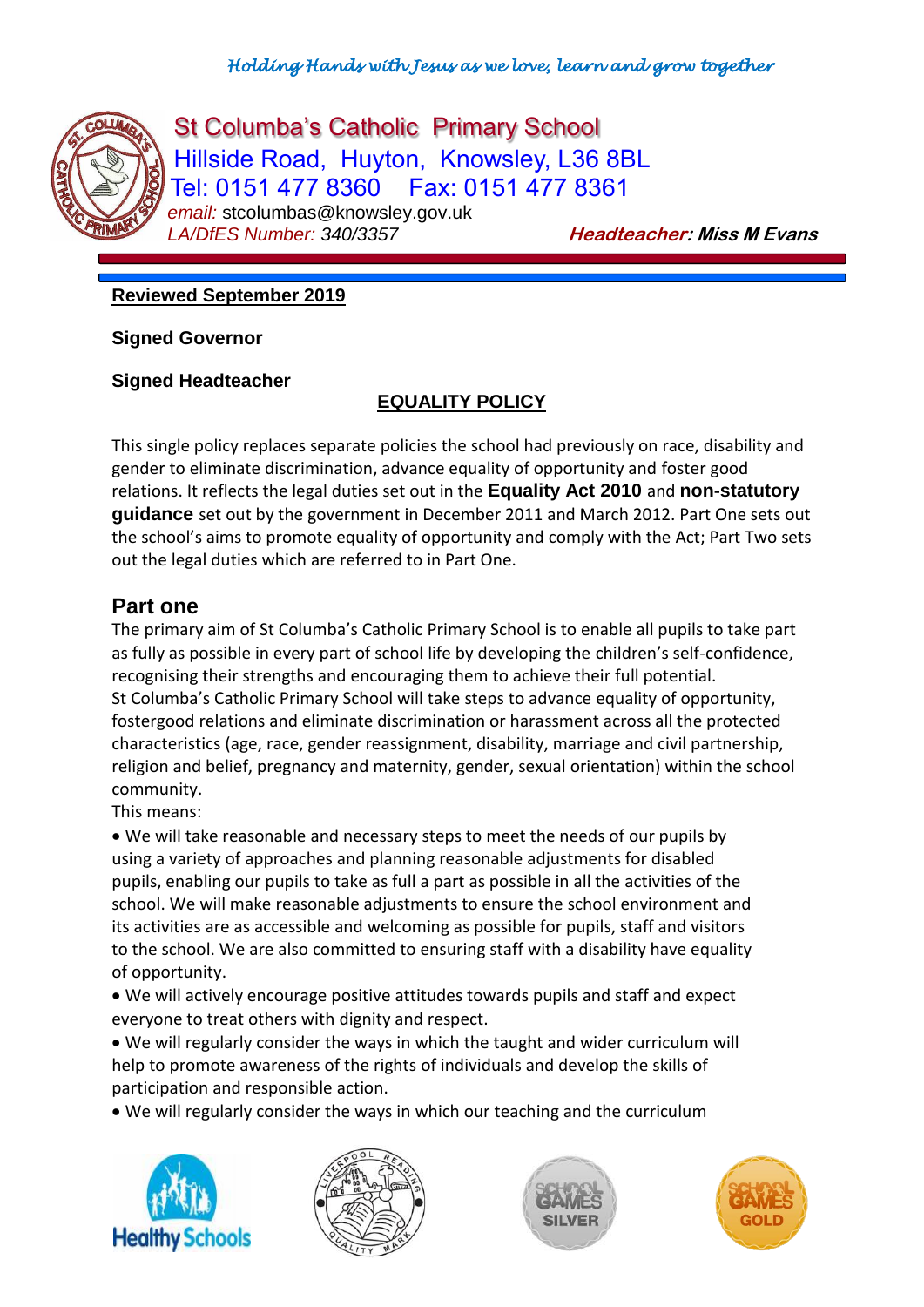provision will support high standards of attainment, promote common values, and help students understand and value the diversity that surrounds them, and challenge prejudice and stereotyping.

 We will monitor the progress and achievement of pupils by the relevant and appropriate protected characteristics. This information will help the school to ensure that individual pupils are achieving their potential, the school is being inclusive in practice, and trends are identified which inform the setting of our equality objectives in the school improvement plan.

 Alongside our HR department, we will collect and analyse information about protected characteristics in relation to staff recruitment, retention, training opportunities and promotions to ensure all staff have equality of opportunity. We will not ask health-related questions to job applicants before offering a job, unless it relates to an intrinsic function of the work they do. We will make reasonable adjustments such as providing auxiliary aids for our disabled staff.

 Staff will ensure the curriculum is accessible to all pupils with special educational needs and disabilities (SEND) or those for whom English is not their first language. Auxiliary aids and services will be provided for them, where reasonable adjustments are required. By planning ahead, staff will ensure that all pupils are able to take part in extra-curricular activities and residential visits, and the school will monitor the uptake of these visits to ensure no one is disadvantaged on the grounds of a protected characteristic.

 We will seek the views of advisory staff and outside agencies and partnerships with other schools where this is needed. In planning the curriculum and resources the school will take every opportunity to promote and advance equality.

 Bullying and Prejudice Related Incidents will be carefully monitored and dealt with effectively.

- We expect that all staff will be role-models for equal opportunities, deal with bullying and discriminatory incidents and be able to identify and challenge prejudice and stereotyping.
- We will ensure pupil/parent/staff consultation is regularly sought in the development and review of this policy.

 We will regularly seek the views of pupils, parents, advisory staff and visitors to the school, to ensure that the school environment is as safe and accessible as possible to all school users. We will regularly review our accessibility plans.

 The school welcomes a diverse range of candidates and encourages those who are currently under-represented to join.

 We will ensure that all staff are aware of their legal duties under the Equality Act 2010, the different forms of discrimination and what 'reasonable adjustments' mean in practice.

These equality objectives will be reviewed and reported on annually.

### **Part Two**







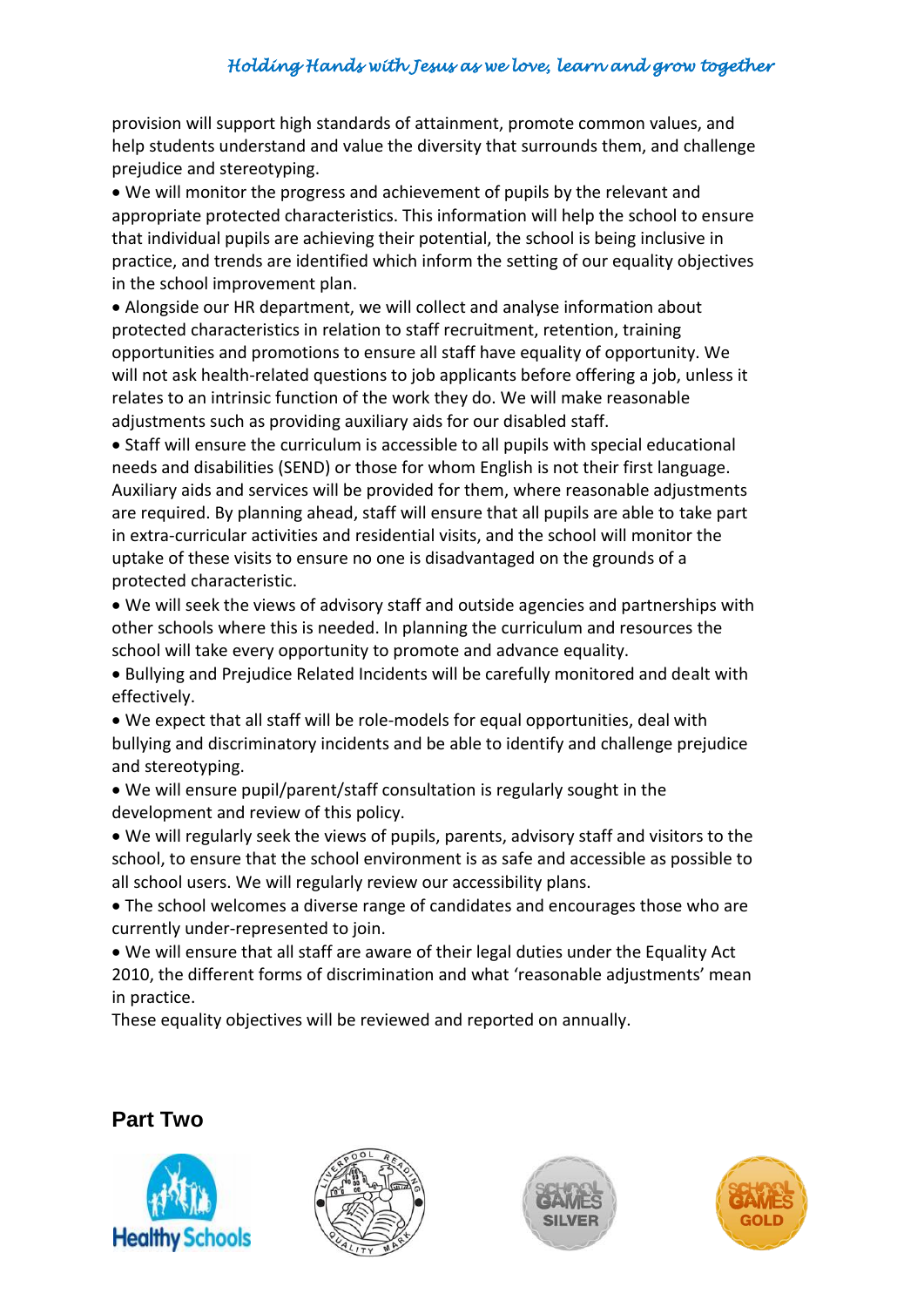# **Our Legal Duties**

Legislation relating to equality and discrimination is laid out in the Equality Act 2010. This legislation covers employment (work), the provision of services and public functions, and education. Employers (schools) are liable for discriminatory acts of their employees if they did not take reasonable steps to prevent such acts. Employees can be liable for acts (where an employer took reasonable steps to prevent such acts).

## **The 'Protected Characteristics' within equality law are:**

 **Age -** A person of a particular age (e.g. 32 year old) or a range of ages (e.g. 18 – 30 year olds). Age discrimination does not apply to the provision of education, but it does apply to work.

 **Disability -** A person has a disability if s/he has, or has had, a physical or mental impairment which has a substantial and long-term adverse effect on their ability to carry out normal day-to-day activities. It includes discrimination arising from something connected with their disability such as use of aids or medical conditions. HIV, multiple sclerosis and cancer are all considered as disabilities, regardless of their effect.

 **Gender reassignment -** A person (usually with 'gender dysphoria') who is proposing to undergo, is undergoing or has undergone gender reassignment (the process of changing physiological or other attributes of sex, therefore changing from male to female, or female to male). 'Trans' is an umbrella term to describe people with this 'Gender Identity'. 'Intersex' or 'Third Sex' is not covered by the Act but the school will treat Intersex children with the same degree of equality as children with gender dysphoria. Children as young as five may begin to show signs of gender dysphoria and therefore it is relevant in any school environment.

 **Marriage and civil partnership –** Marriage and civil partnership discrimination does not apply to the provision of education, but it does apply to work.

 **Pregnancy and maternity -** Maternity refers to the period of 26 weeks after the birth (including still births), which reflects the period of a woman's Ordinary Maternity Leave entitlement in the employment context. In employment, it also covers (where eligible) the period up to the end of her Additional Maternity Leave.

 **Race -** A person's colour, nationality, ethnic or national origin. It includes Travellers and Gypsies as well as White British people.

 **Religion and belief -** Religious and philosophical beliefs including lack of belief. Generally, a belief should affect your life choices or the way you live for it to be included in the definition. Religion and belief discrimination does not prevent a school from carrying out collective worship or other curriculum-based activities, but pupils may withdraw from acts of collective worship.

**Sex -** A man or a woman.

 **Sexual orientation -** A person's sexual orientation towards the same sex (lesbian or gay), the opposite sex (heterosexual) or to both sexes (bisexual). Although children may not identify as gay or lesbian when very young, promotion of sexual orientation equality is as relevant in a primary school environment as it is in a secondary school. For example, a child may have an older sibling or parent who is gay. Children may







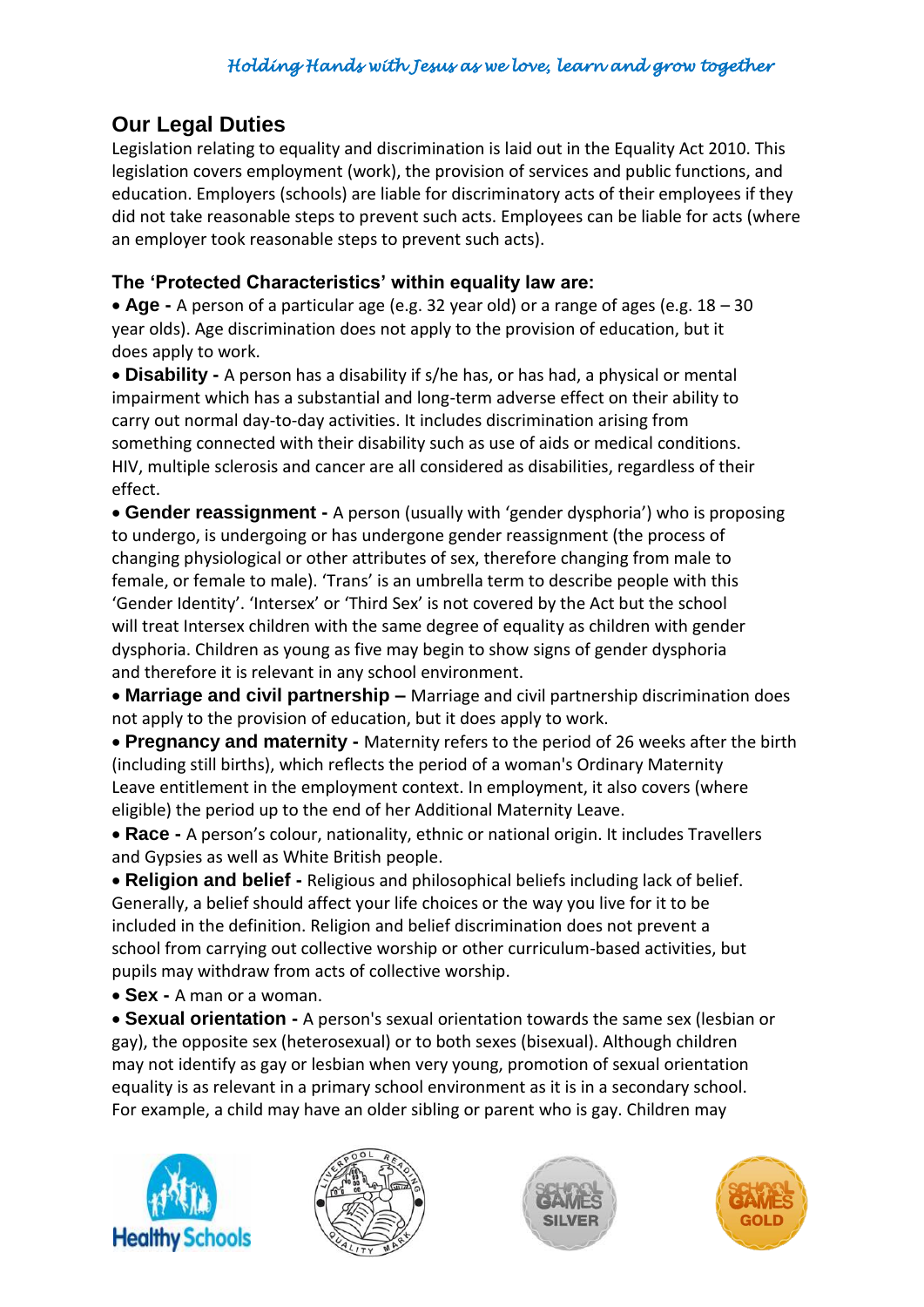experience friends 'questioning' or 'coming out' when they are in secondary school or college. Schools with a particular religious ethos cannot discriminate against lesbian, gay or bisexual pupils. It is also unlawful to discriminate because of the sex, race, disability, religion or belief, sexual orientation or gender reassignment of another person with whom the pupil is associated. So, for example, a school must not discriminate by refusing to admit a pupil because his parents are gay men or lesbians. It would be race discrimination to treat a white pupil less favourably because she has a black boyfriend.

## **'Prohibited Conduct' (acts that are unlawful):**

 **Direct discrimination** - Less favourable treatment because of a protected characteristic.

 **Indirect discrimination** - A provision, criteria or practice that puts a person at a particular disadvantage and is not a proportionate means of achieving a legitimate aim.

 **Harassment** - Conduct which has the purpose or effect of violating dignity or creating an intimidating, hostile, degrading, humiliating or offensive environment. It includes harassment by a third party (e.g. customer or contractor) in the employment context.

 **Victimisation** - Subjecting a person to a detriment because of their involvement with proceedings (a complaint) brought in connection with this Act.

 **Discrimination arising from disability** - Treating someone unfavourably because of something connected with their disability (such as periods of absence from work or medical conditions) **and failure to make reasonable adjustments.**

 **Gender re-assignment discrimination** - Not allowing reasonable absence from work for the purpose of gender-reassignment in line with normal provision such as sick leave).

 **Pregnancy/maternity related discrimination** - Unfavourable treatment because of pregnancy or maternity. It includes unfavourable treatment of a woman or girl because she is breastfeeding.

 **Discrimination by association or perception** - For example, discriminating against someone because they "look gay", or because they have a gay brother;

discriminating against someone because they care for a disabled relative. Schools are allowed to treat disabled pupils more favourably than non-disabled pupils, and in some cases are required to do so, by making reasonable adjustments to put them on a more level footing with pupils without disabilities.

### **Public Sector Duties (applies to schools):**

A school must, in the exercise of its functions, give due regard to the need to (in relation to protected characteristics above):

1. Eliminate discrimination, harassment, victimisation and any other prohibited conduct.

2. Advance equality of opportunity (remove or minimise disadvantage; meet people's needs; take account of disabilities; encourage participation in public life).

3. Foster good relations between people (tackle prejudice and promote understanding). In practice, 'due regard' means giving relevant and proportionate consideration to the duty, so







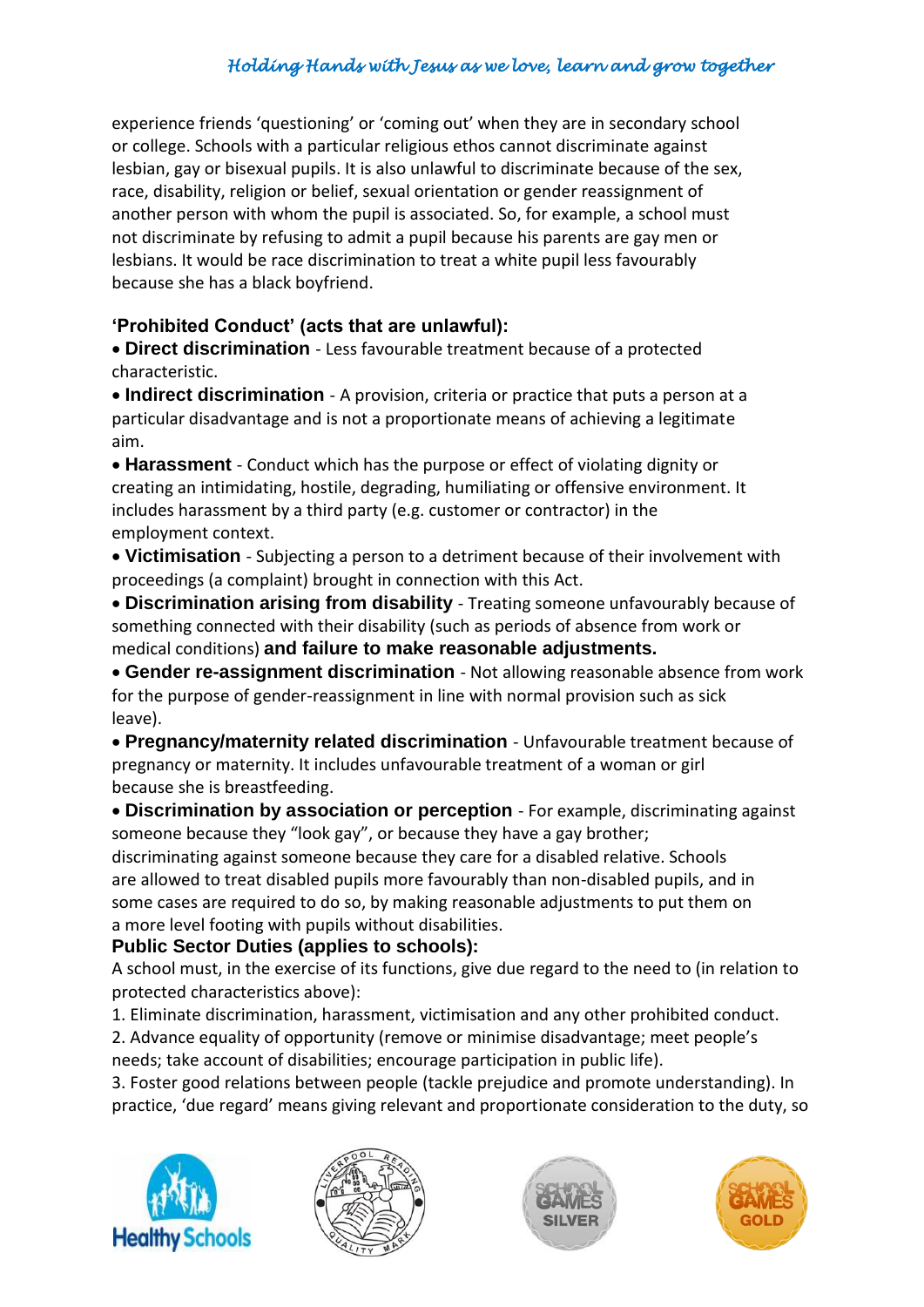decision makers in schools must have due regard when making a decision, developing a policy or taking an action as to whether it may have implications for people because of their protected characteristics.

#### **Reasonable Adjustments and Accessibility Plans (Schedule 10)** Schools are required to:

 Take reasonable steps to avoid disadvantage caused by a provision, criteria or practice or a physical feature that puts a disabled person at a substantial disadvantage compared to a non-disabled person. This involves removing or avoiding a physical feature, for example steps and lifts.

- Take reasonable steps to provide auxiliary aids/services.
- Provide information in an accessible format.

 Develop and implement (by allocating appropriate resources) Accessibility Plans which will:

1. Increase disabled pupils" access to the school curriculum

- 2. Improve the physical environment
- 3. Improve provision of information.

The duty is an anticipatory and continuing one that schools owe to disabled pupils generally, regardless of whether the school knows that a particular pupil is disabled or whether the school currently has disabled pupils. The school will need to plan ahead for the reasonable adjustments that it may need to make, working with the **relevant admissions authority**  as

appropriate.

The Education and Inspections Act 2006 introduced a duty on all maintained schools in England to promote community cohesion. Aspects of educational legislation have also promoted equal opportunities, for example the Education Act includes a duty for local authorities to educate children with special

educational needs in mainstream schools wherever possible.

## **Responsibilities**

### **Governing Body**

- Ensure that the school complies with equality-related legislation.
- Ensure that the policy and its procedures are implemented by the Headteacher.
- Ensure all other school policies promote equality.
- Give due regard to the Public Sector Equality Duty when making decisions.

#### **Headteacher**

- Implement the policy and its related procedures.
- Make all staff aware of their responsibilities and provide training as appropriate to enable them to effectively deliver this policy.
- Take appropriate action in any case of actual or potential discrimination.

 Ensure that all staff understand their duties regarding recruitment and providing reasonable adjustments to staff. It is unlawful for an employer to enquire about the health of an applicant for a job until a job offer has been made, unless the questions are specifically related to an intrinsic function of the work - for example ensuring







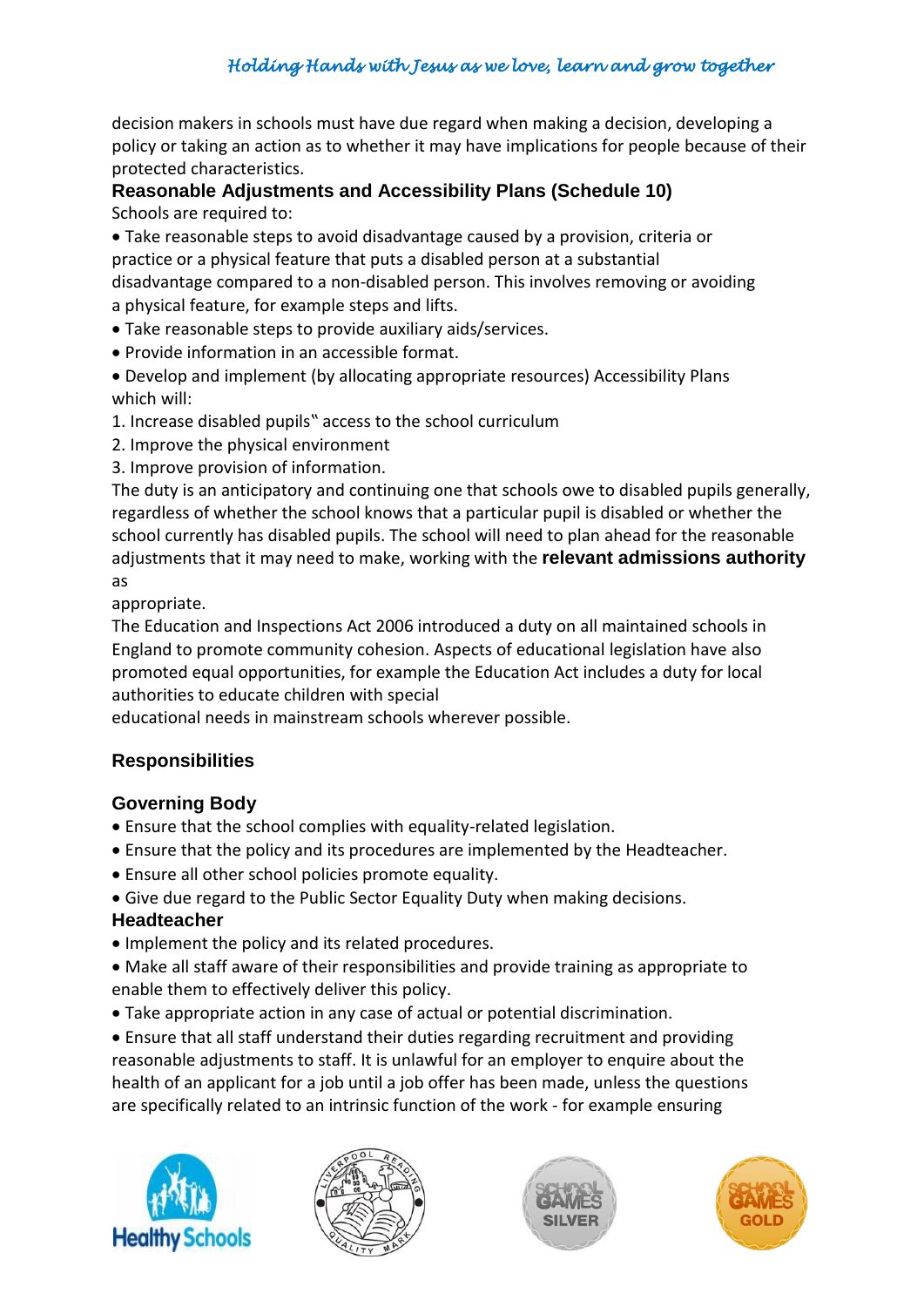that applicants for a PE teaching post have the physical capability to carry out the duties. Schools should no longer require job applicants to complete a generic health questionnaire. Neither should a school seek out past sickness records until they have made a job offer.

 Ensure that all staff and pupils are aware of the process for reporting and following up bullying and prejudice-related incidents.

#### **All staff**

 Enact this policy, its commitments and procedures, and their responsibilities associated with this policy.

- Deal with bullying and discriminatory incidents, and know how to identify and challenge prejudice and stereotyping.
- Promote equality and good relations and not discriminate on any grounds.
- Attend such training and information opportunities as necessary to enact this policy and keep up to date with equality legislation.
- To be models of equal opportunities through their words and actions.

### **Pupils**

Refrain from engaging in discriminatory behaviour or any other behaviour that contravenes this policy.

### **Visitors (e.g. parent helpers, contractors)**

To be aware of, and comply with, the school's equality policy.

 To refrain from engaging in discriminatory behaviour (for example, racist language) on school premises.

## **Appendix**

### **Definitions**

**Equality** This is more clearly defined as equality of opportunity and

outcome, rather than equality of treatment. This means treating people fairly and according to their needs as some people may need to be treated differently in order to achieve an equal outcome.

**Inclusive** Making sure everyone can participate, whatever their background or circumstances.

**Diversity** Recognising that we are all different. Diversity is an outcome of equality and inclusion.

**Cohesion** People from different backgrounds getting on well together (good community relations). There is a shared vision and sense of purpose or belonging. Diversity is valued. Relationships are strong, supportive and sustainable. Cohesion is an outcome of equality and inclusion.

**Community** From the school's perspective, the term "community" has a number of meanings: The school community – the students we serve, their families and the school's staff. The community within which the school is located – in its geographical community, and the people who live and/or work in that area. The community of Britain – all schools by definition are part of it.

The global community – formed by European and international links.